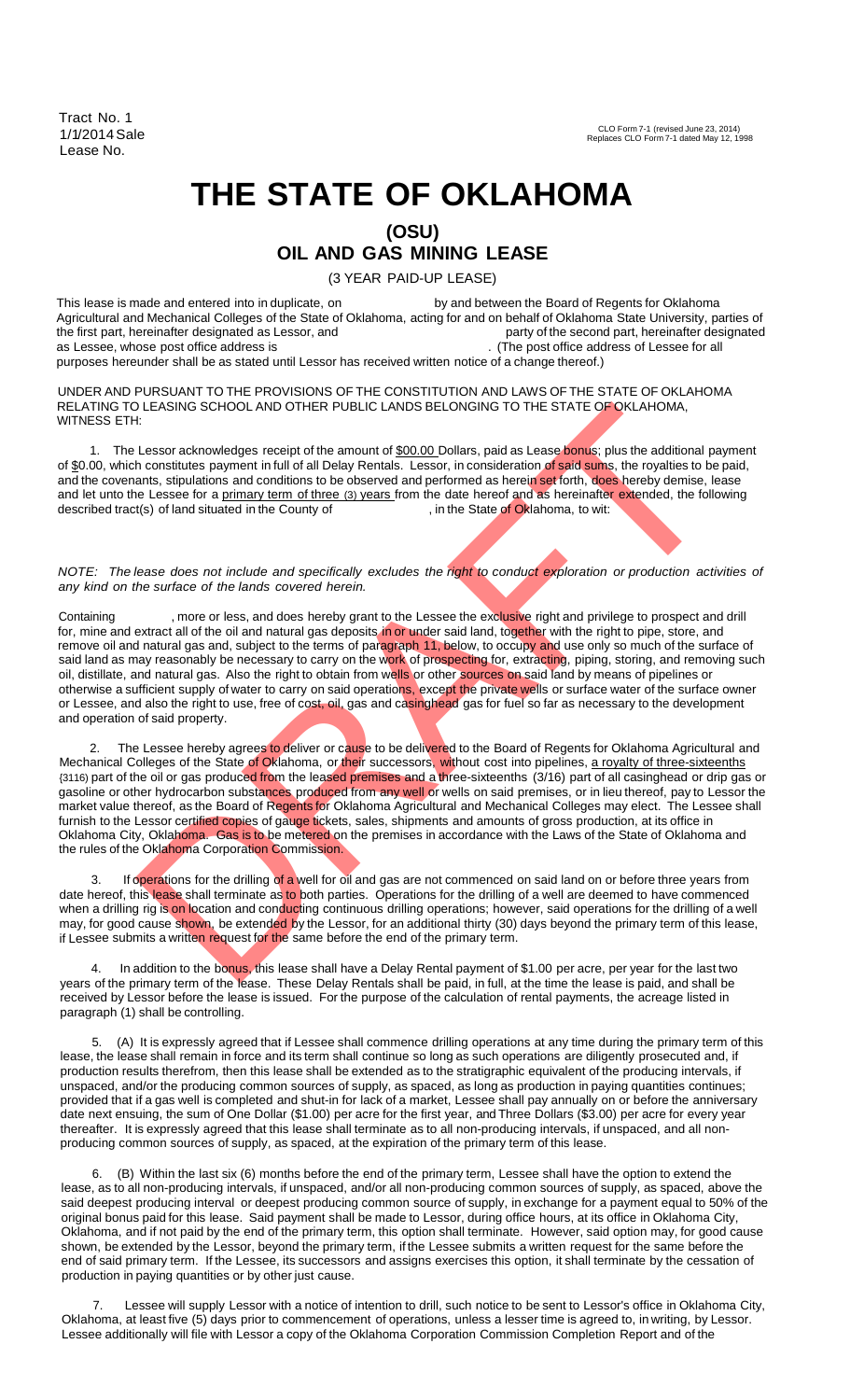Oklahoma Corporation Commission Plugging Report for each well in a unit of which this lease is a part, immediately upon preparation.

8. Lessee shall exercise diligence in sinking wells for oil and natural gas on the land covered by this lease, and shall drill a sufficient number of wells to directly offset the wells upon adjoining contiguous premises, said offset wells to be commenced within sixty (60) days after commencement of marketing of production from the well upon such adjoining contiguous premises unless a longer time is agreed to in writing by the Lessor, and to be prosecuted diligently and continuously until completed. The said Lessee shall operate the leased premises for the production of oil and gas to the same extent as individual and corporate premises are being operated within the general oil and gas fields where such land is located. Failure to faithfully comply with either of these provisions shall be case for cancellation of this lease.

9. Lessee shall carry on the development and/or operation of this lease in a workmanlike manner, and shall not commit, or suffer to be committed, waste or pollution upon the lands in his occupancy and use. Lessee shall preserve the lands, and upon the termination of this lease, promptly surrender and return the premises to the Lessor. Lessee shall bury and maintain all pipelines below thirty (30) inches unless written permission to bury pipelines at a shallower depth is obtained from the Board of Regents for Oklahoma Agricultural and Mechanical Colleges, pursuant to their rules and regulations. Lessee shall obtain the consent of the Lessor on the location of any tank batteries and/or lease roads, which consent will not be unreasonably denied.

10. All pipe, casing, equipment and incidentals of exploration, drilling and production shall remain the property of the Lessee, and may be removed at any time prior to or upon the termination of the lease; and the Lessee shall not permit any nuisance to be maintained on the premises; and shall not use said premises for any purposes other than those authorized in the lease. Before abandoning any well, Lessee shall securely plug the same in accordance with the rules and regulations of the Oklahoma Corporation Commission and the laws of the State of Oklahoma.

be maintained on the prements, and shall not use said prements for any purposes free than those authors of the present of the State of CMshoma, and the two of the State of CMshoma, shall be main to a consider the considera 11. The Lessee shall keep an accurate account of all oil and gas mining operations, including but not limited to the following: a log of each well drilled, duly sworn to by the contractor or driller; original gas sales contracts with amendments; gas balancing agreements and schedules; information concerning litigation, settlement agreements, or other agreements relating to sales and pricing of gas and oil. All information concerning the operation and management of the lease, including but not limited to the above, shall be furnished to the Board of Regents for Oklahoma Agricultural and Mechanical Colleges or their representative on demand. The Lessee shall also keep an accurate account showing the sales, prices, dates, purchases, and the whole amount of oil and gas mined or removed, and all sums due as royalties shall be a lien upon the implements, tools and movable machinery or personal chattels used in operating said property, and also upon the unsold oil and gas obtained from the land herein leased as security for the payment of said royalties.

12. The Lessee shall compensate the Lessor, certificate of purchase holder and/or surface lessee of the Board of Regents for Oklahoma Agricultural and Mechanical Colleges for their respective interests as affected by Lessee's oil and gas mining operations. Landowners' compensation shall be established by determining the comparable rate of compensation for similar oil and gas drilling and related activities, considering any special attributes to the property. In the event the amount of compensation cannot be agreed upon, it shall be determined as provided by law. If compensation to Lessor is not paid in a timely manner, the amount may be recovered from Lessee.

13. This lease shall be subject to the Constitution and laws of the State of Oklahoma and the rules and regulations of the Board of Regents for Oklahoma Agricultural and Mechanical Colleges now or hereafter in force relative to such leases, all of which are made a part and condition of this lease; provided, that no regulation made after the execution of this lease affecting either the length of the term hereof, the rate of royalty, or payment hereunder, or the assignment hereof, shall operate to alter the terms and conditions of this lease.

Before this lease shall be in force and effect the Lessee and assigns shall give and maintain a good and sufficient bond, on a form approved by the Board of Regents for Oklahoma Agricultural and Mechanical Colleges, conditioned upon the faithful performance of the covenants and conditions of this lease. Failure to comply with this requirement shall be cause for cancellation of this lease.

15. No transfer or assignment of this lease, or any part thereof, shall be valid, or convey any right to the assignee without the consent in writing of the Board of Regents for Oklahoma Agricultural and Mechanical Colleges.

16. Upon the violation of any substantial terms or conditions of this lease, the Board of Regents for Oklahoma Agricultural and Mechanical Colleges shall have the right at any time to declare this lease null and void after hearing upon thirty (30) days notice, by registered mail to the last known address of Lessee, specifying the terms or conditions violated; provided any person affected thereby may appeal in the manner provided by law; and the said Board of Regents for Oklahoma Agricultural and Mechanical Colleges for and on behalf of the State of Oklahoma, shall be entitled to recover from the Lessee, all royalties, charges, claims of every kind and nature due and owing and accruing and arising out of anq by reason of this lease, upon failure to comply with the provisions thereof, and to take immediate possession of the land.

17. The Lessee may at any time hereafter surrender and wholly terminate all of any part of this lease upon payment of all liabilities then accrued and due hereunder, and may exercise such right by filing a formal relinquishment and release of the said lease with the Board of Regents for Oklahoma Agricultural and Mechanical Colleges, and Lessee specifically agrees to release this lease upon expiration, provided that if such lease has been recorded in the county, the release thereof must be recorded in the county prior to filing with the Board of Regents for Oklahoma Agricultural and Mechanical Colleges.

18. If Lessor herein owns a lesser interest in the minerals in the described land than the entire and undivided fee simple estate therein, then the royalties and rentals herein provided shall be paid the Lessor only in the proportion which its mineral interest ownership bears to the entire and undivided fee estate.

19. Lessor makes no representation or warranty whatsoever with respect to its title to the lands leased hereby and Lessee shall be solely responsible for satisfying itself with respect to the ownership of such lands. References to surface ownership herein shall be applicable only as to that portion of the surface estate which is owned by the Lessor.

20. No drilling or mining for oil and gas within 300 feet of any building, research area, or body of water situated on the leased land is allowed, unless lessee, at its cost, obtains a report from a qualified environmental consultant approving the proposed drilling site(s) and written consent of the Board is first obtained. In the event lessee intends to engage in drilling or mining for oil and gas on or near a site designated by lessor as environmentally sensitive, lessee shall not proceed until it obtains, at its cost, a report from a qualified environmental consultant approving the proposed drilling site(s) and written consent of the Board. Operations for gas and oil shall not in any way interfere with the use of any land as an experimental station or for research or demonstration of agricultural and forestry techniques; such operations shall be so carried out so as to avoid the need for abandonment of said property or its use for agricultural or forestry research or demonstration purposes.